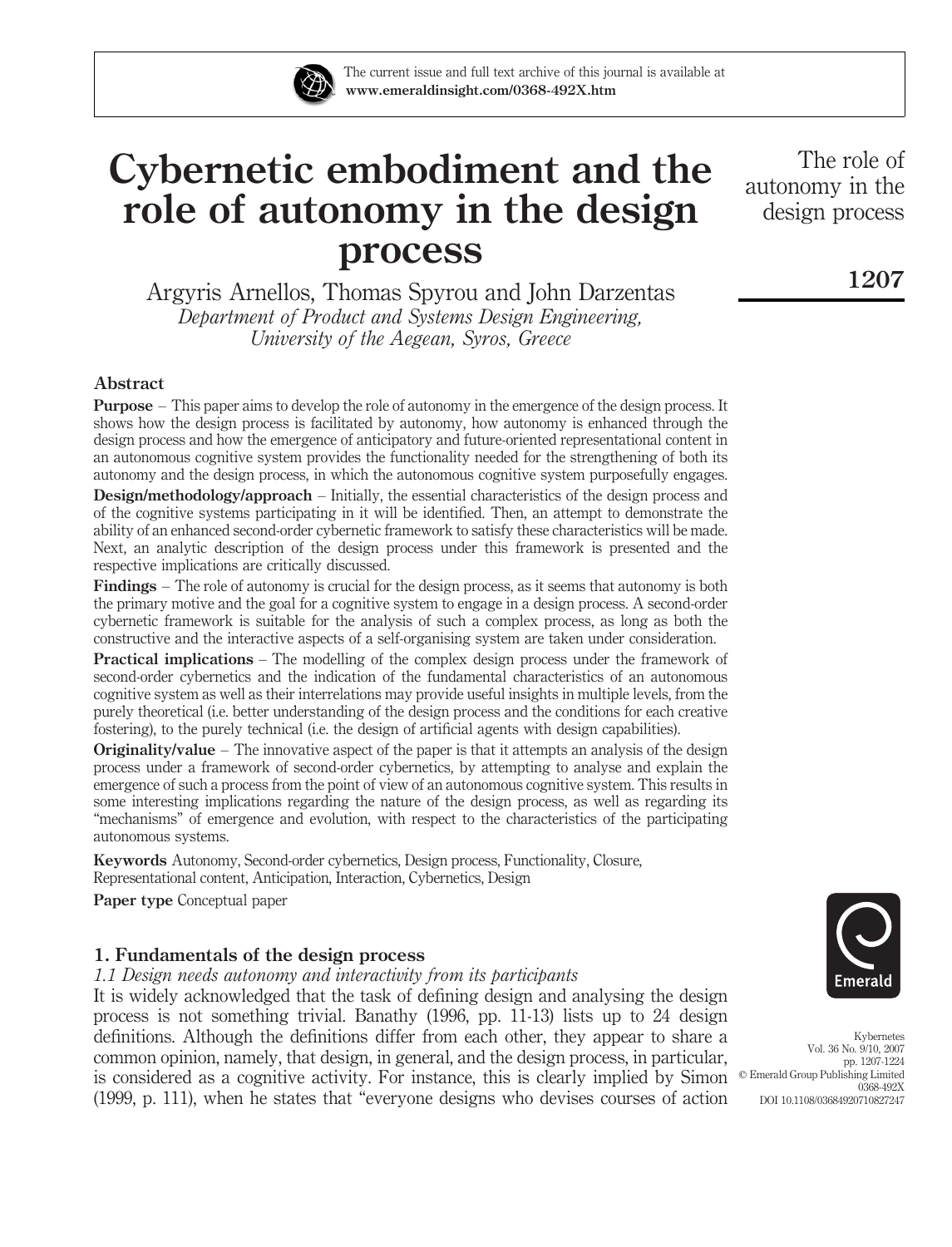K 36,9/10 aimed at changing existing situations into preferred ones." In a more inclusive manner, Friedman (2003) argues that most definitions of design describe it as a goal-oriented process, where the goal is a solution to a problem, the improvement of a situation or the creation of something new and useful.

Therefore, given that the ability to act upon an environment in order to effect a goal-oriented attribution of a certain purpose belongs to a cognitive agent, design should primarily be attributed to a cognitive agent and hence, it should have as its basis the cognitive process.

On the other hand, Kampis (2002) suggests that a strong notion of agency calls for interactivity, that is, the ability of an agent/cognitive system to perceive and act upon its environment by taking the initiative; *intentionality*, the ability of an agent to effect a goal-oriented interaction by attributing purposes, beliefs and desires to its actions; and autonomy, which can be characterized as the ability of an agent to function/operate intentionally and interactively based only on its own resources. Furthermore, it seems that there is a very interesting interdependence between these three properties. Specifically, as Collier (1999) suggests, there is no *function* without *autonomy*, no *intentionality* without function and no *meaning* without *intentionality*. The interdependence is completed by considering meaning as a prerequisite for the maintenance of system's autonomy during its purposeful interaction with the environment.

These properties and their interdependence are characteristics of the strong notion of agency (i.e. the one exhibited by living systems), which is considered as emergent in the functional organization of the living/cognitive system. The term "functional" is used here to denote the processes of the network of components that contribute to the autonomy of the cognitive system and particularly, to the maintenance of the system as a whole (Ruiz-Mirazo and Moreno, 2004). On the other hand, meaning, if it is not to be considered as an ascription of an observer, should be linked with the functional structures of the system. Hence, meaning should guide the constructive and interactive processes of the functional components of the system in such a way that these processes maintain and enhance its autonomy. In this perspective, the enhancement of autonomy places certain goals by the system itself and hence, the intentionality of the system is guiding its behavior through meaning. It should be noted that in such an autonomous system intentionality is not reducible to the processing of meanings, nor are the combinations of meanings bringing forth any "aboutness." On the contrary, meaning and its functional substratum are the defining properties of an autonomous agent that may act intentionally. In other words, an autonomous system may act intentionally if its actions are mediated by meaning.

Hence, it appears that for a cognitive system (an agent) to be able to engage in a design process, it needs to exhibit the degree of autonomy that will provide for the functionality that is needed, in order to support its intentional and purposeful interaction with the environment, the result of which will create new meanings that will enhance its autonomy. Moreover, the design process has an interactive and a goal-oriented nature, which results from the interactivity and the intentionality of each cognitive system that engages in the design process.

So far, the characteristic properties of a cognitive system able to engage in a design process have been mentioned. However, the definition and an analysis of the design process cannot be solely based on the properties of the cognitive agent discussed above. As it will be shown in the next sections, there are also some characteristic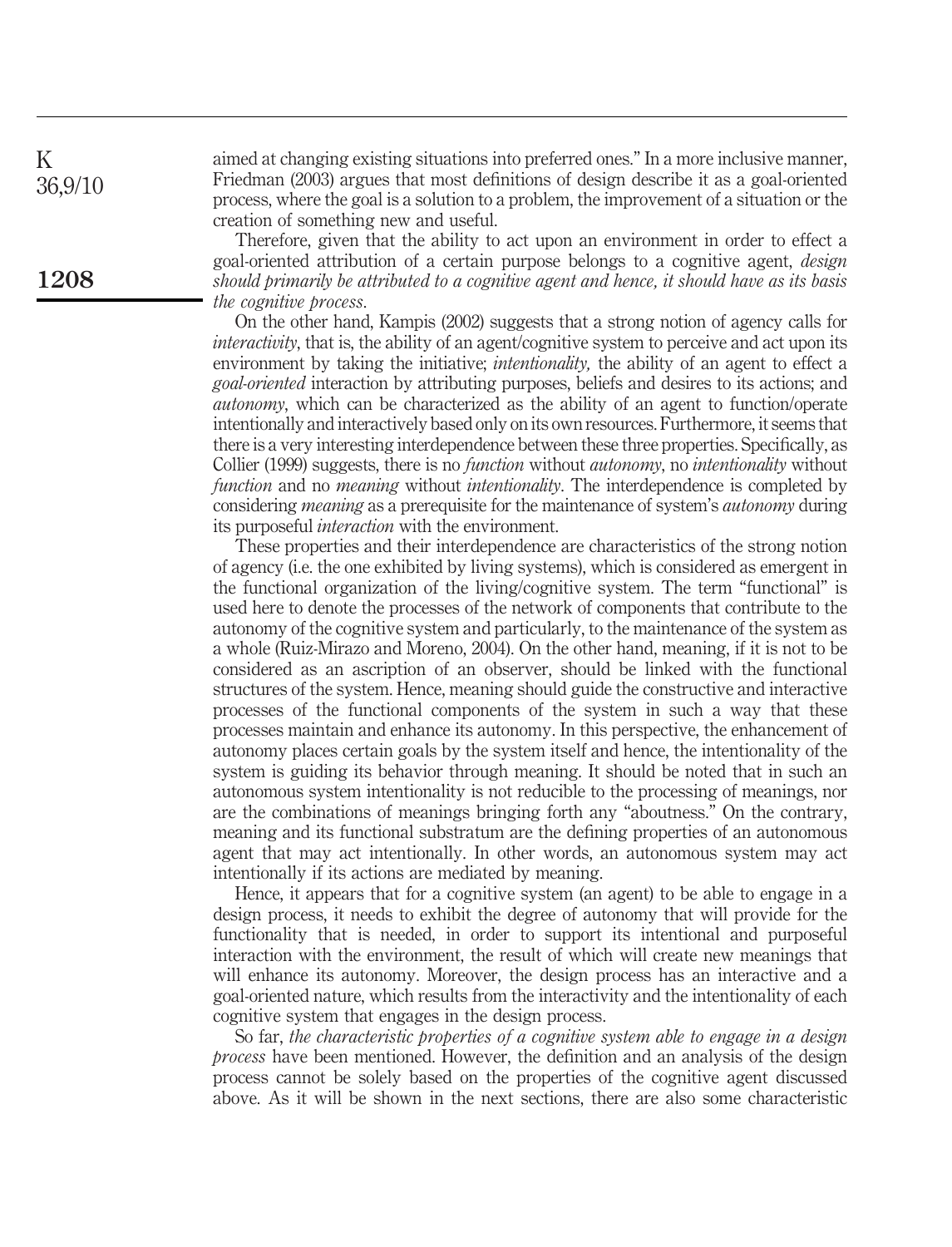properties of the design process that should be supported from each autonomous cognitive system participating in the design process.

### 1.2 Ill-definedness and the open-ended nature of the design process

The goal-oriented nature of the design process is usually related to a problem, or a set of problems, the nature of which is constitutive of the design process itself. Most design problems are defined in terms of properties and needs of the people who will use the outcome of the design process (an artifact, which can be material or immaterial), the purpose it has for them and the form the artifact should posses in order to be deemed successful. Such design problems are *ill-defined* and the possible solutions are not clear from the beginning. Design solutions are almost never predictable and there is never sufficient information to define the desirable goal state in advance. Particularly, finding a solution requires in addition finding out what the "real" problem is, which in respect to human-centre problems is impossible. The phases of solving a problem and specifying what the "real" problem is, are developing in parallel and drive each other. As Heylighen and Bouwen (1999) argue, solutions and problems co-evolve during the whole design process.

The ill-definedness of design problems is also considered by Banathy (1996) when he argues that design confronts interrelated complexes of problems. In particular, he states that design confronts "a system of problems rather than a collection of problems" (Banathy, 1996, p. 29), and he notes that "design problems are ill-structured and defy a straightforward analysis" (Banathy, 1996). Therefore, he adopts an evolutionary approach to design (Banathy, 1989, 1996, 1998, 2000; Laszlo, 2001), which seems to justify both the ill-defined and open-ended aspect of the design process. Particularly, Banathy argues strongly in favor of a design inquiry as the attempt to find out what should become real, in terms of discerning what would be a desirable addition to the real word.

Therefore, the design process seems to be considered as a form of inquiry driven by intentional action. Accordingly, the meanings of each cognitive system participating in the design process are continuously evolving and they are constantly incomplete and imprecise, no matter how much the problem solving progresses. Hence, design problems are also *open-ended*. There are different logical paths to reach a design solution, that is, different cognitive systems construct different meanings of the design problem and consequently, provide different meaning-based outcomes as a respective solution. This turns designing into a process which is difficult to model and even more difficult to prescribe.

#### 1.3 The design process is future-anticipative

The receiver (in general, the user in every instance of the design process) of an artifact will interact with it on the basis of his own individual experience. Considering that each user's experience and hence meanings are different, the content of the design process, namely, that which is being conveyed, during the design process, by a cognitive system to the other cognitive systems engaging in the same design process, or/and that which is being conveyed, after the end of the design process, from the design system itself to one or more cognitive systems outside of the respective design system[1], should not be understood to be the artifact itself. On the contrary, the content is subjectively interpreted and changed by the user's cognitive processes, while

The role of autonomy in the design process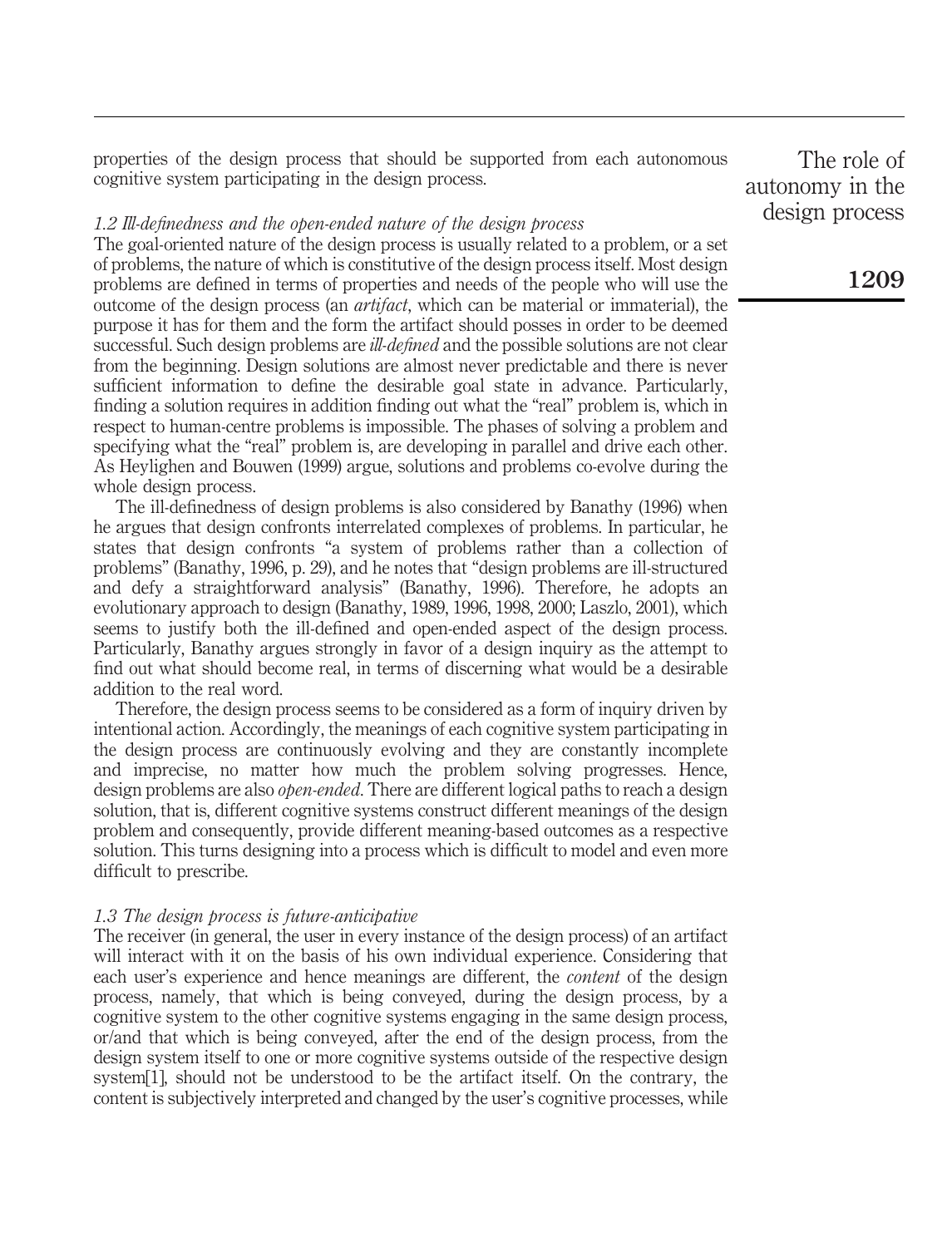in turn, he is purposefully engaging in future design processes. The different interpretation of content from multiple receivers with different meanings implies that the design process should have the potential to be directed towards many different possible outcomes and their consequences. In other words, the design process should have an *anticipatory* nature by which it will be placed in a pragmatic context and simultaneously be projected against the future, using different directions and time scales, (Banathy, 1996; Nadin, 2000; Jonas, 2001). It is this orientation towards the future that makes design different from mere problem-solving. Its interactive nature implies a new kind of anticipation for each cognitive system engaging in the design process, that learn from the past and appraise what is presently useful and desirable by simultaneously projecting their content into the future.

As it has already been noted, a complete description and analysis of the design process is not an easy task. The design process requires the engagement of individual cognitive systems in intentional and purposeful interactions with their environment and consequently with each other, in order to be able to fulfill their ill-defined goals. Such cognitive systems should have an autonomy that will guide them through this kind of interactions, based on their open-ended anticipative functionality. In other words, such cognitive systems require a certain type of embodiment.

In the next section it is argued that the design process and its characteristics call for a 2nd-order cybernetic epistemology. An analysis of the design process under the framework of second-order cybernetics is attempted, and it will be argued that a second-order cybernetic system may exhibit the type of embodiment which forms the basis for a system to be able to engage in a design process.

#### 2. Second-order cybernetics and the design process

## 2.1 Closure and self-reference for self-organisation

Glanville (2001) suggests that the design process should primarily be examined within a cognitive framework based on 2nd-order cybernetic epistemology. In that case, a cognitive system is able to carry out the fundamental actions of distinction and observation. It observes its boundaries and it is thus differentiated from its environment. As the cognitive system is able to observe the distinctions it makes, it is able to refer the result of its actions back to itself. This makes it a self-referential system, providing it with the ability to create new distinctions (actions) based on previous ones, to judge its distinctions, and to increase its complexity by creating new meanings in order to interact (Luhmann, 1995). The self-referential loop can only exist in relation to an environment, but it also disregards the classical system-environment models, which hold that the external control of a cognitive system's adaptation to its environment is replaced by a model of systemic *closure* (von Foerster, 1981).

Owing to that closure, the self-reference of an observation creates *meaning* inside the cognitive system, which is used as a model for further observations in order to compensate for external complexity. The system which operates on meaning activates only internal functions and structures, which von Foerster (1981) calls eigenvalues, postulating some stable structures, which are maintained in the functions of the cognitive system's organisational dynamics (Rocha, 1996) and which serve as points of departure for further operations during its interaction with the environment. Indeed, this closure is functional in so far as the effects produced by the cognitive system are

K 36,9/10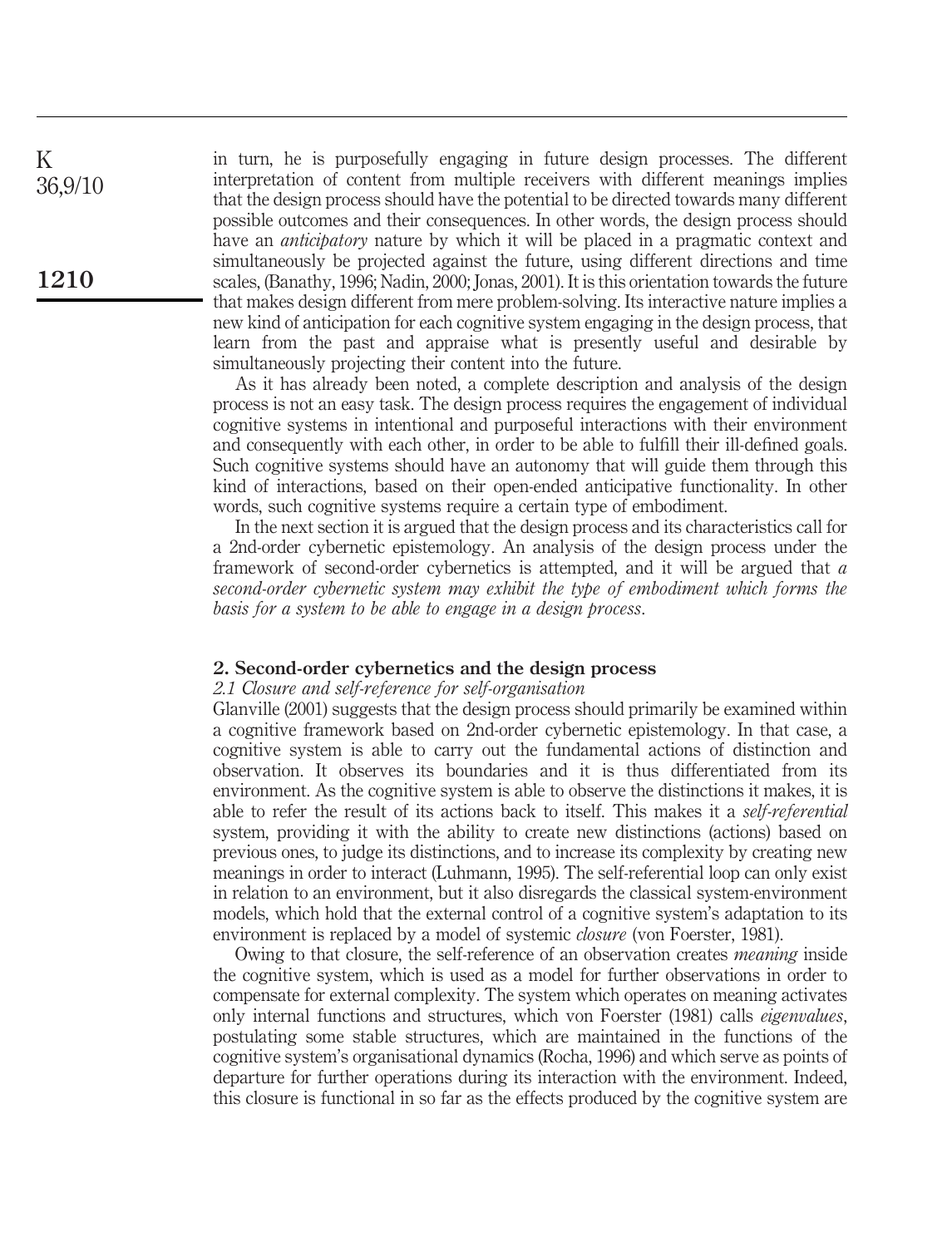the causes for the maintenance of its systemic equilibrium by forming new and more complex organisations.

With system closure, environmental complexity is based solely on system observations, thus, system reality is observation-based. As von Foerster (1976) argued, the results of an observation do not refer directly to the objects of the real world, but instead, they are the results of recurrent cognitive functions in the structural coupling between the cognitive system and the environment. In particular, von Foerster (1976, p. 266) states that "Ontologically, eigenvalues and objects, and likewise, ontogenetically, stable behavior and the manifestation of a subject's 'grasp' of an object cannot be distinguished." Thus, each new function based on observations is a construction, it is an increase of the organisation and cognitive complexity of the system. This process of emergent increment of order through the internal construction of functional organisations and simultaneous classification of the environment is a process of self-organisation (von Foerster, 1960, 1981).

## 2.2 Embodied constructions in self-organising systems

Overall, it could be said that in the framework of second-order cybernetics, in contrary to the traditional cognitivistic frameworks (Fodor, 1975, 1990; Newell, 1980), cognition is not considered as a process of gathering and assembling of representations that are directly related to objects or/and states of affairs of the environment. Instead, cognition is considered as a process of constant alteration of the intentional behavior of the system through the continuous modification of its functional organisation. In other words, a self-organising system is able to both establish and change its functionality in order to interact with an environment. This provides the self-organising cognitive system with a kind of autonomy that is not supported in the classical symbolic/cognitivistic frameworks, since in the latter, any functional change would be externally imposed.

Furthermore, the nature of the systemic closure means that all the interactive alternatives of the cognitive system are internally generated and their selection is an entirely internal process. Therefore, such autonomous cognitive systems must construct their reality by using internally available structures. One should notice that the respective self-organised structures (eigenvalues) are specific to the particularities of the functionality of the cognitive system. Specifically, the functionality of the cognitive system is entirely dependent on its structural components and their interrelationships that establish the respective dynamics. Hence, the functionality of the cognitive system is immediately related to the maintenance of its systemic coherence (Collier, 1999), and consequently of its self-organisational dynamics (Collier and Muller, 1998).

This inclination of a self-organising cognitive system to maintain its own self-organisation constitutes the core of its intentional and purposeful (goal-oriented) interaction with the environment. This is a strong notion of embodiment based on the dynamics of the functional organisation of the cognitive system and it is quite different from the almost disembodied nature of a purely symbolic system.

#### 2.3 Embodied constructions are not enough for the enhancement of autonomy

However, this specific kind of embodiment and the consequent autonomy do not come gratuitously. The self-organising system cannot grasp every aspect of the environment

The role of autonomy in the design process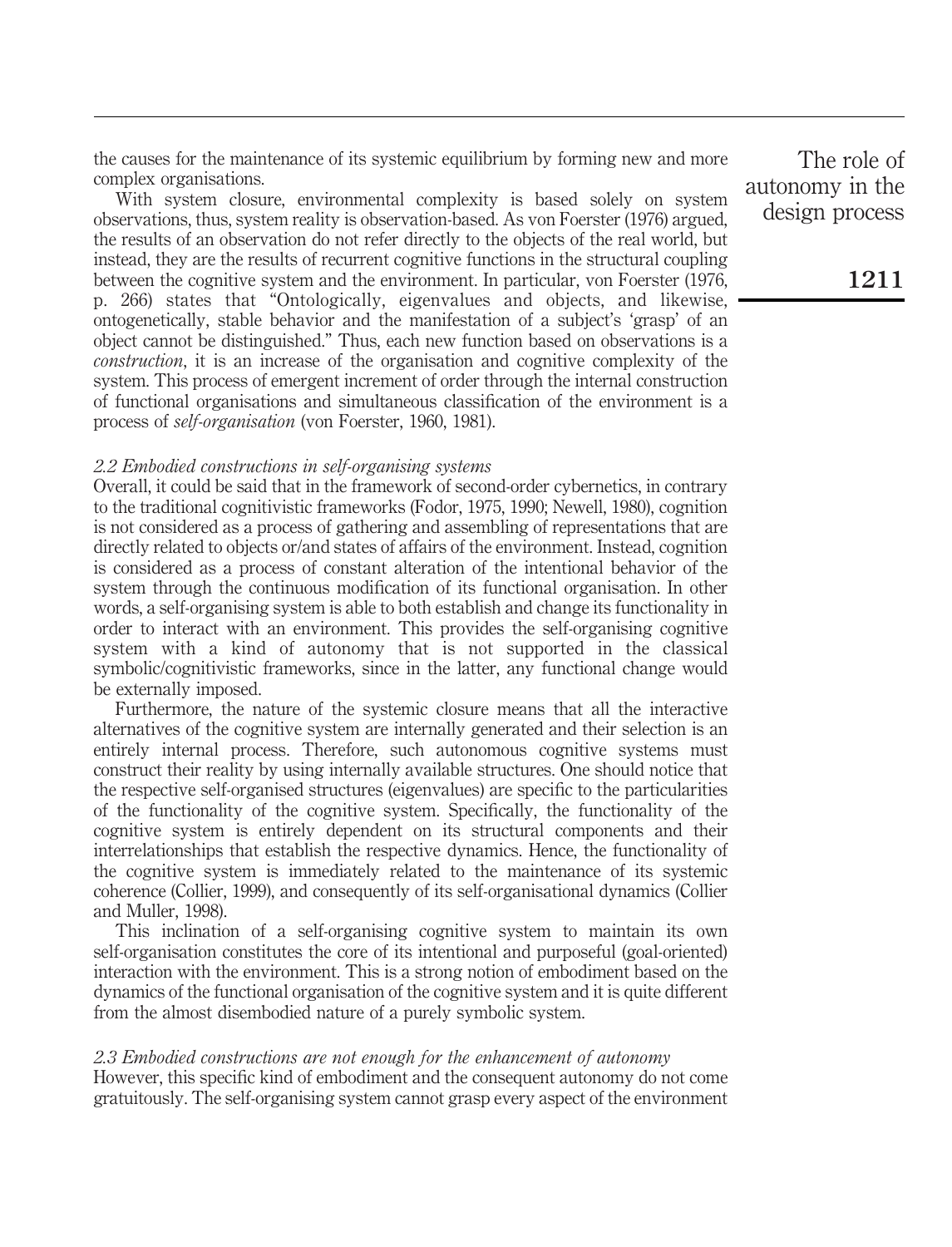but only these aspects that can be constructed by its functional dynamics. Therefore, the meaning constructed by such an autonomous cognitive system is not open-ended. On the other hand, as it was previously noted, the design process is open-ended and emerges out of ill-defined goals and purposes of its participants, while it also results in ill-defined outcomes with ill-defined consequences.

This means that the anticipatory content of each self-organising system engaging in the design process should be open for revision and evolution, in order to reflect both this ill-definedness and the open-endedness as well. In this way, the self-organising system will have the ability to emerge new functions that will be directed towards new goals and hence, the new functionality will contribute to the autonomy of the system in new ways (Collier, 1999).

The need for open-endedness calls for the interaction of the self-organising system with other self-organising systems of the environment, while, the functional aspects of such an embodiment and its anticipatory content call for interactive emergent representations.

#### 2.4 From embodied constructions to interactive emergent representations

2.4.1 The need for interactive representations in autonomous cognitive systems engaging in a design process. The internal constructions, with which the self-organising system classifies the environment and acts on it, are not representations of the environment. As von Glasersfeld (1995) argues, these constructions are re-presentations that are generated by the cognitive system in its embodied interaction with the environment. In second-order cybernetics, memory is understood as a process of re-presenting and re-membering by bringing past experiences into the present (von Foerster, 1969, 2003). Hence, re-presentation refers to the self-organised dynamics, by virtue of which a previous construction is re-constructed (re-presented) from memory, given that there is some sensory interaction (perturbation) with the environment.

In general, in the context of second-order cybernetics, the notion of representation as an encoded information, which is in an exact correspondence with the aspects of the environment that are supposed to be represented, is totally rejected. Actually, second-order cybernetic systems admit no functional usefulness to representations and they regard information only as socially ascribed to a process from other observers (Maturana and Varela, 1980; von Glasersfeld, 1995).

This rejection somewhat constrains the autonomy of self-organised systems to its internal dynamics. But, besides that, there are some cases, where the use of representations is demanded. Hence, Clark and Toribio (1994) argue in favor of "representational hungry" phenomena, which are mostly usual in the daily action of cognitive agents. In a more inclusive manner, Bickhard and Terveen (1995) are note some characteristic cases, where a kind of interactive representations that make possible the internal generation of error, which is detectable by the system itself, is necessary for the successful functioning of the cognitive system. In these cases, "the processing in the system must be potentially controllable, at least in part, by system error ..." (Bickhard and Terveen, 1995, p. 210). Such cases appear, among others, in goal-directed interactions, "when system implicit anticipation of the courses and outcomes of interactions cannot be assured" (Bickhard and Terveen, 1995, p. 211) and in learning processes, as

36,9/10

1212

K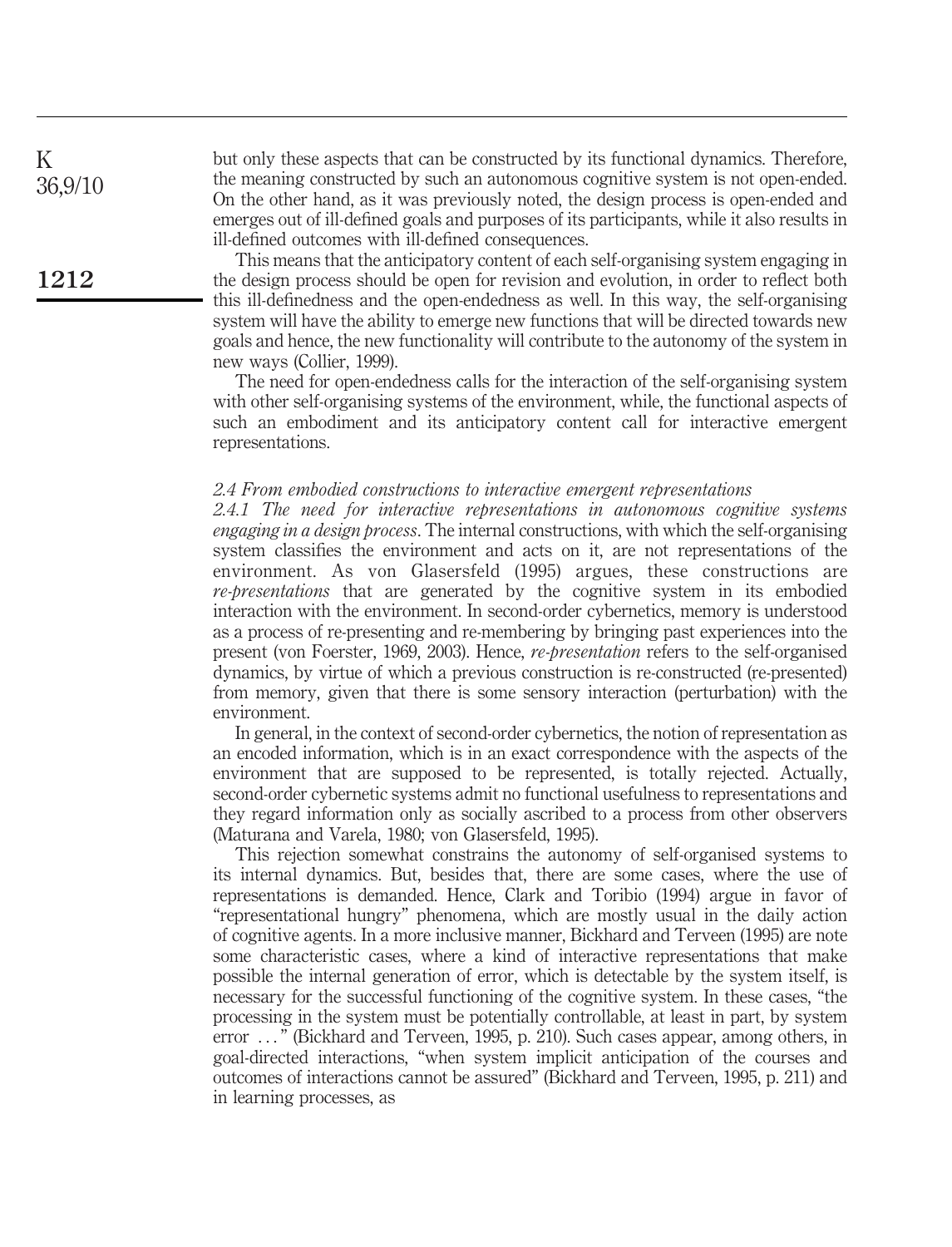Learning cannot be fully successfully anticipatory  $-$  if it were, there would be nothing to be learned. Learning must involve the possibility of error, and such error must be functionally detectable by the system itself so that the learning can be guided by it (Bickhard and Terveen, 1995).

Another case where interactive representations are needed is when there is more than one possible course of interaction for a specific environment and the system should choose among them on the basis of each anticipated outcomes of these interactions (Bickhard and Terveen, 1995; Bickhard, 2001).

It is apparent that the design process is more deeply implicated in the circumstances of a cognitive system-environment interaction, since a design outcome can be fulfilled in more than one way and its use (its interaction with one or more users, that is, other cognitive systems in the environment) may have more than one consequences. The selections cannot be realized through simple triggering, but some more complex process should be involved in the selections of the course of the interaction. Of course, there are some cases, where particular sensory interaction are known to provoke specific responses, especially in well-defined anticipation, where there is no need for the cognitive system to be aware of the subsequent internal outcomes. However, these are quite different and cannot provide an explanation for intentional and purposeful interaction of the autonomous cognitive system. Something is needed, that will justify the relation of internally self-organising structures of the autonomous cognitive system to particular aspects of its interaction with certain state of affairs in the environment.

2.4.2 Emergent representations in an autonomous cognitive system. Such "informational" internal states, which refer to certain conditions of the environment need to have an embodied and situated character (Moreno et al., 1997), in order to be able to ground the representation to the context of the situated interaction between the autonomous cognitive system and the environment. Indeed, considering the functional closure of a self-organising system, its constructions can be seen as internal in-formational patterns, which have nothing to do with the transference of ontological information from the environment to the cognitive system. As long as this internal construction permits the cognitive system to survive, at least in this specific environment, and hence, to maintain or even enhance its autonomy, this construction should be considered as a representation of the situated interaction of the cognitive system with the respective environment.

Bickhard (1993, 2000, 2001) exemplifies this situation by postulating a recursive self-maintenant system, which is a self-organising system that has more than one means at its disposal in order to maintain its ability of being self-maintenant in various environmental conditions. This is a self-organising system which avoids going to equilibrium by continuously interacting with the environment, from where it finds the *appropriate conditions* for the success of its functional processes. Therefore, the primary goal of such a self-organising system is to maintain its autonomy in the course of interactions. Since, it is a self-organising system, its embodiment is of a kind that its functionality is immediately related to its autonomy, through the fact that its apparent inclination to maintain its autonomy, in terms of its self-maintenance (its purpose), constitutes the intentionality of its actions and hence, of its interaction with the environment.

In this way, the function of the cognitive system is guided by its autonomy, in the sense of the former contributing for the maintenance of the latter, while its

The role of autonomy in the design process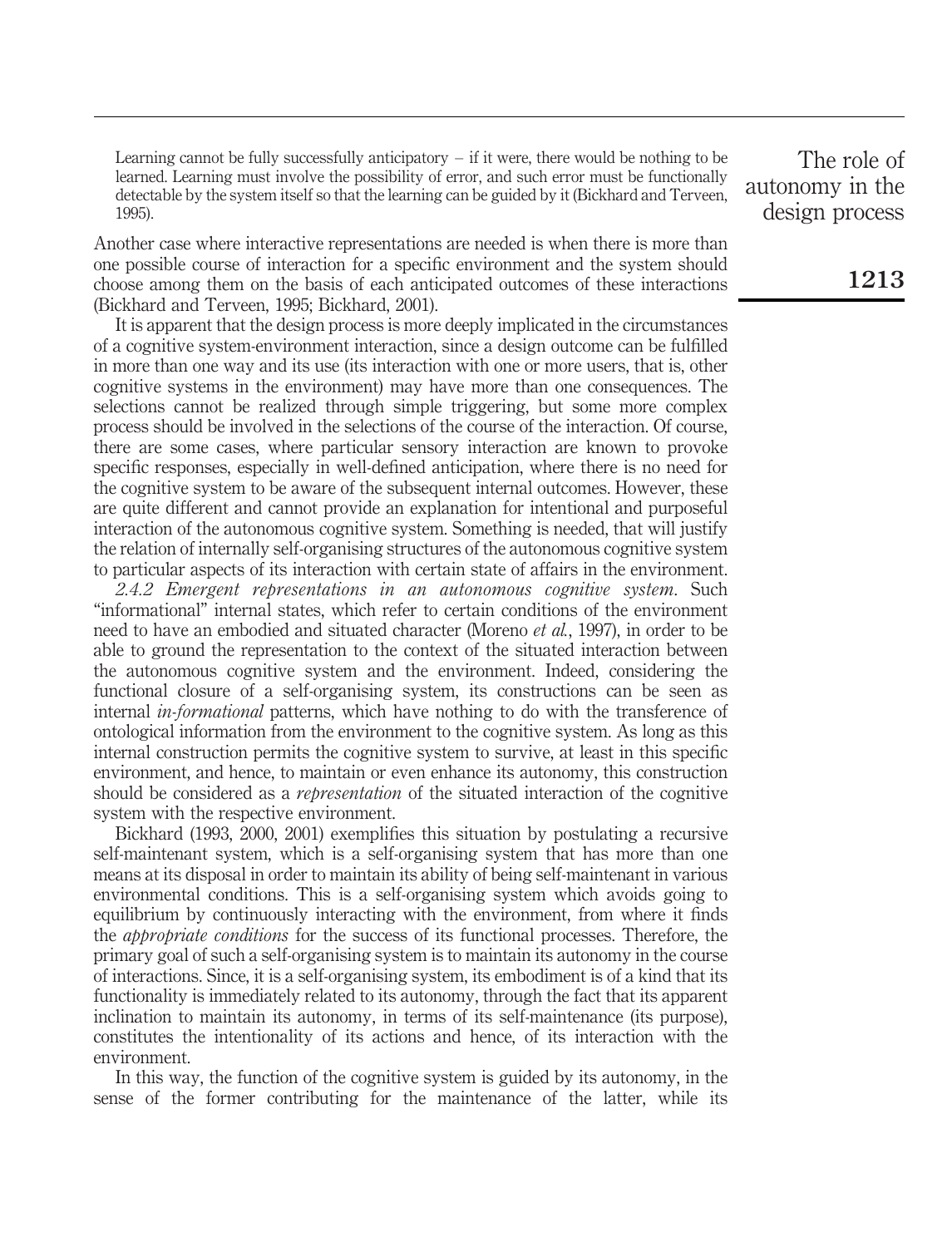intentionality derives from this specific functionality, as the latter is being directed towards the primary purpose of maintaining the self-maintenance. What is still missing is meaning, on the basis of which the cognitive system decides which of the available functional processes should make use of, in order to successfully interact with a specific environment, that is, in order to fulfill its goal. But, where exactly is this meaning to be found? 36,9/10 1214

K

Bickhard argues that such an autonomous system should have a way of differentiating the environments with which it interacts, and a switching mechanism in order to choose among the appropriate internal functional processes that it will use in the interaction. The differentiations are implicitly and interactively defined, as the internal outcomes of the interaction. These differentiations can occur in any interaction and the outcome of the interaction depends on the organisation of the participating subsystems and of the environment. Bickhard emphasizes that such differentiations create an epistemic contact with the environment, but they do not carry, in any way, any representational content, thus they are not representations by themselves. Rather, they are indications of the interactive potentiality of the functional processes of the autonomous cognitive system itself.

More specifically, the role of these differentiations is twofold:

- (1) they indicate the range of interactions that are functionally available for the cognitive system to use in this specific environment, that is, they indicate which further interactions might be possible or appropriate (Bickhard, 2000), in terms of at least contributing to the maintenance of the autonomy of the cognitive system; and
- (2) they implicitly predicate the environmental properties that would support the success of the functionally indicated interactive processes.

In other words, such differentiations functionally indicate that some type of interaction is available in the specific environment and hence, implicitly predicate that the environment exhibits the *appropriate conditions* for the success of the indicated interaction.

In this model, such differentiated indications constitute *emergent representations*. The conditions of the environment that are functionally and implicitly predicated by the differentiation, as well as, the internal conditions of the autonomous cognitive system (i.e. other functional processes or conditions), that are supposed to be supporting the selected type of interaction, constitute the *dynamic presuppositions* of the functional processes that will guide the interaction. These presuppositions constitute the representational content of the autonomous cognitive system regarding the differentiated environment. This content emerges in the interaction of the system with the environment and it corresponds to the *implicitly defined supports* of the functionally indicated interactive process (Bickhard, 2000).

This content may be in error, which means that the respective dynamic presuppositions may not hold (i.e. the environment may not provide the presupposed conditions). But this error will be functionally detectable by the autonomous cognitive system itself, since it will be functionally evaluated on the basis of the maintenance of the autonomy of the system (i.e. the indications of the content are embedded in the functionality of the system). These autonomous systems exhibit what Collier (1999, 2000) have called as process and interaction closure, namely a situation where the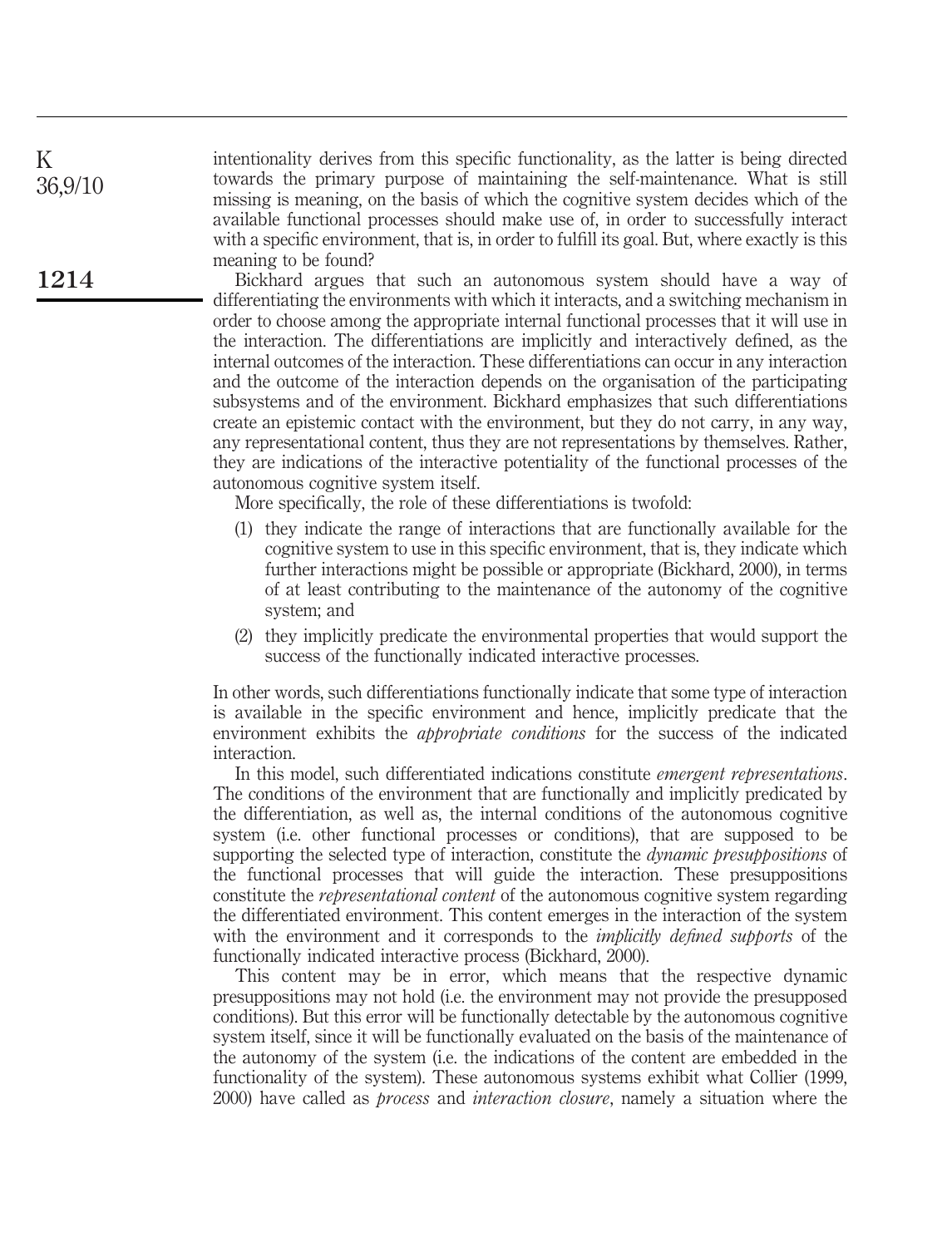internal outcomes of the interactions of the cognitive system with its environment contributes to the maintenance of the functional (constructive/interactive) processes of the system that are responsible for these specific interactions. Hence, meaning is produced by the functional evaluation of the representational content, internally in the autonomous cognitive system, but in the interaction of the system with its environment. It is in this way that meaning is a prerequisite and contributes to the maintenance of the autonomy of the cognitive system during its intentional and purposeful interaction.

In this perspective, each referential state of the autonomous cognitive system should be considered as situated in the context of the self-organised in-formational structures, as these are internally constructed due to its functional/organisational closure. In particular, these in-formational structures determine the intentional and purposeful interaction of the autonomous cognitive system, based on the variety of the indicated organisational forms they can support. Therefore, these in-formational structures indicate the representations that emerge (and hence, they can only be defined) in the context of the interaction of the autonomous cognitive system with the environment. In other words, any representational functional organisation is an emergent product of the interaction between the autonomous system and its environment. Hence, in an autonomous system, functionality provides intentionality simply because its functional structure carries, during the interaction, potentially reliable content about the environment.

The way an autonomous cognitive system uses its own functions in order to intentionally interact with the environment has some very interesting consequences regarding the design process, which are presented in the next section.

#### 2.5 The design process as interaction between autonomous cognitive systems

2.5.1 Defining the design process and the design system. Following on from the analysis made above, each autonomous cognitive system participating in the design process is considered as a self-organising system with the ability to maintain its autonomy in terms of its self-maintenance in different and dynamic environments. In a serial description (applicable only for demonstrative purposes) of the design process, each one of the participating autonomous systems could be defined as design-systems or user-systems at different time instances. However, the systemic and interactive approach adopted in this paper calls for a more participative and cooperative term, such as "user-designer" (called as UD, hereinafter), used by Banathy (1996, p. 226) to denote the "designing within the system" approach to design. Hence, an autonomous cognitive system acquires the identity of a UD system the very moment that it intentionally decides to engage in a design process. Consequently, in the framework described so far, the design process is seen as an interaction between two or more autonomous UD systems, in order to maintain their capacity for self-maintenance, or in other words, in order to maintain the type of autonomy that permits them to internally create representational content.

Since, in the analysis sketched before, autonomy guides functionality, the functional aspect of the design process in which each UD system interactively participates, becomes the purposeful and ongoing transformation and expansion of their already existing representations. For each UD system, a different representational content is internally emerging from their mutual attempts to incorporate the results of each other

The role of autonomy in the design process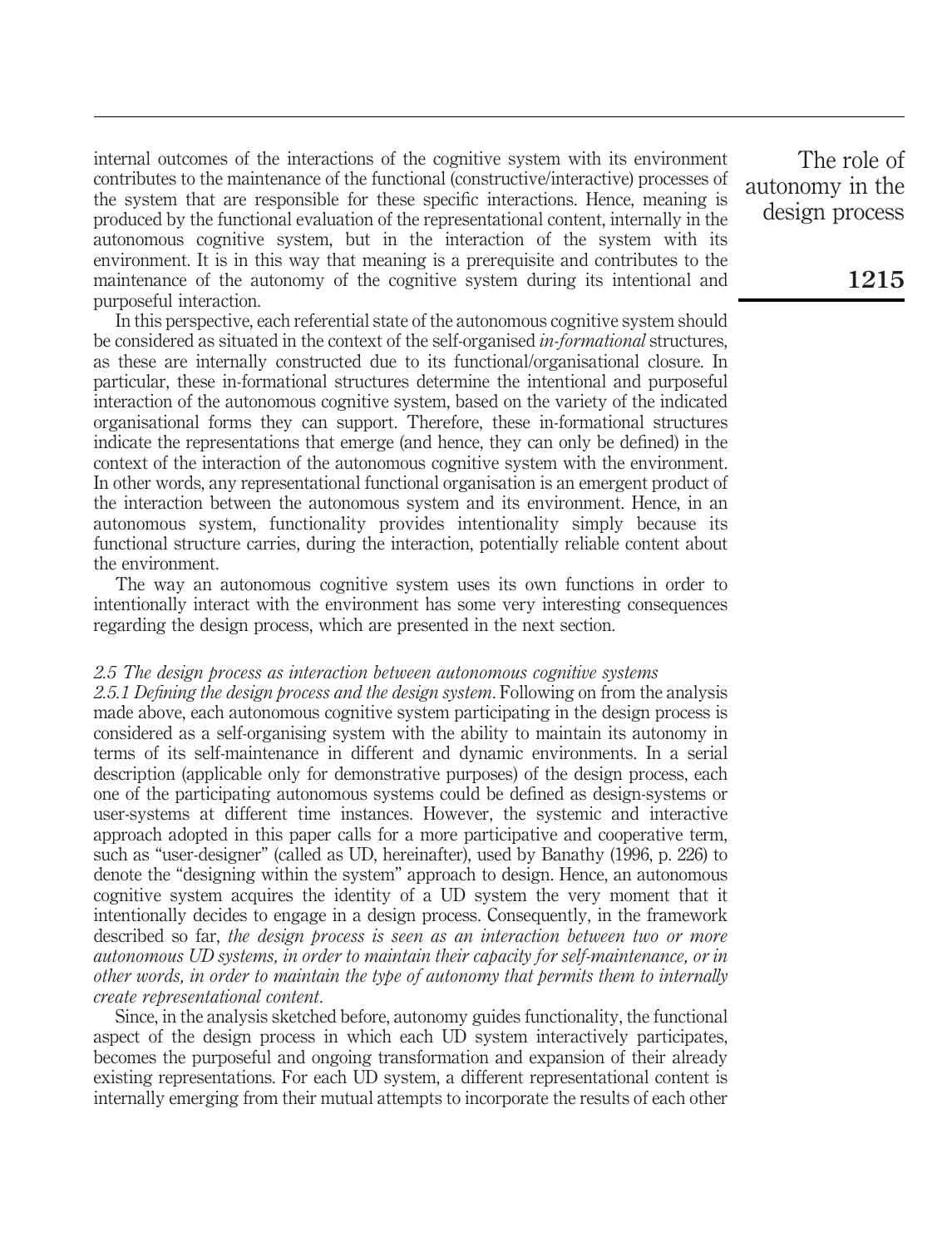K 36,9/10 actions (the artifact in each instance of the design process), as a perturbation and not as a static informational structure nor as a content in itself, into their functional organisation. Additionally, the group of such autonomous UD systems engaging in the design process constitutes a design system, which, as expected from the interactive nature of the design process, it is defined on the communicative/co-operative level[2].

2.5.2 Describing the design process: the role of ill-defined-goals. A logical sequence of the interaction cannot be implied, but for the benefit of this analysis, it can be said, that a UD system attempts to communicate its representations, regarding a possible solution towards an ill-defined goal, to the other UD systems participating in the design process, via the creation of an artifact. Considering the participative and co-operative aspects of the design process, the aim of this communication is to induce, in the other UD systems, the emergence of the necessary representational content that will guide their functional organisation towards the ill-defined goal.

From the perspective of autonomy, the aim of this communication, *from the point of* view of the UD system that decides to communicate an artifact, is to indirectly enhance the variety of the environment, so that the interaction of the UD system with this environment will facilitate the emergence of richer representational content that will further enhance its autonomy. Since, as discussed before, the representational content of each autonomous cognitive system partly depends on the dynamic presuppositions provided by the environment with which it chooses to interact, and partly on the functional dynamics of the system itself, the only way for an autonomous cognitive system to enhance its content is to provide for the enhancement of the representational content of all the other participants in the design process. Furthermore, this mutual enhancement should take place towards the direction of the specific ill-defined goal, since, according to our framework, its attainment will implicitly enhance the autonomy of the cognitive system.

Initially, in the early stages of an autonomous cognitive system such mutual dependence upon an ill-defined goal can be easily achieved. It becomes harder as long as ill-defined goals become more complicated. This happens when different cognitive systems construct different meanings of the design problem and provide different outcomes as possible solutions. This means that the ill-defined goal of the design process will never have a genuine and mutual recognition between its participants. Indeed, the degree of mutuality will decrease as far as the ill-defined goal becomes more complicated [3]. On this basis, it can be concluded that the design process is the purposeful communication between two or more autonomous UD systems, in order to shape their dynamical interaction with the environment, in ways that they achieve a kind of functionality that contributes to the enhancement of their autonomy, by attempting to direct their functional organisations (i.e. themselves) towards an allegedly common ill-defined goal.

At this point, it has been argued that two or more self-organising systems engage in an intentional and purposeful interaction with each other, in order to maintain and enhance their autonomy. In other words, self-organising systems engage in a design process out of necessity. From an observer's point of view, the design process could be considered as the attempt of two or more cognitive agents to provide each other a specific solution regarding a specific problem. In the interactive framework of second-order cybernetics, the design process should be seen as an attempt of two or more autonomous systems to communicate their representational content regarding a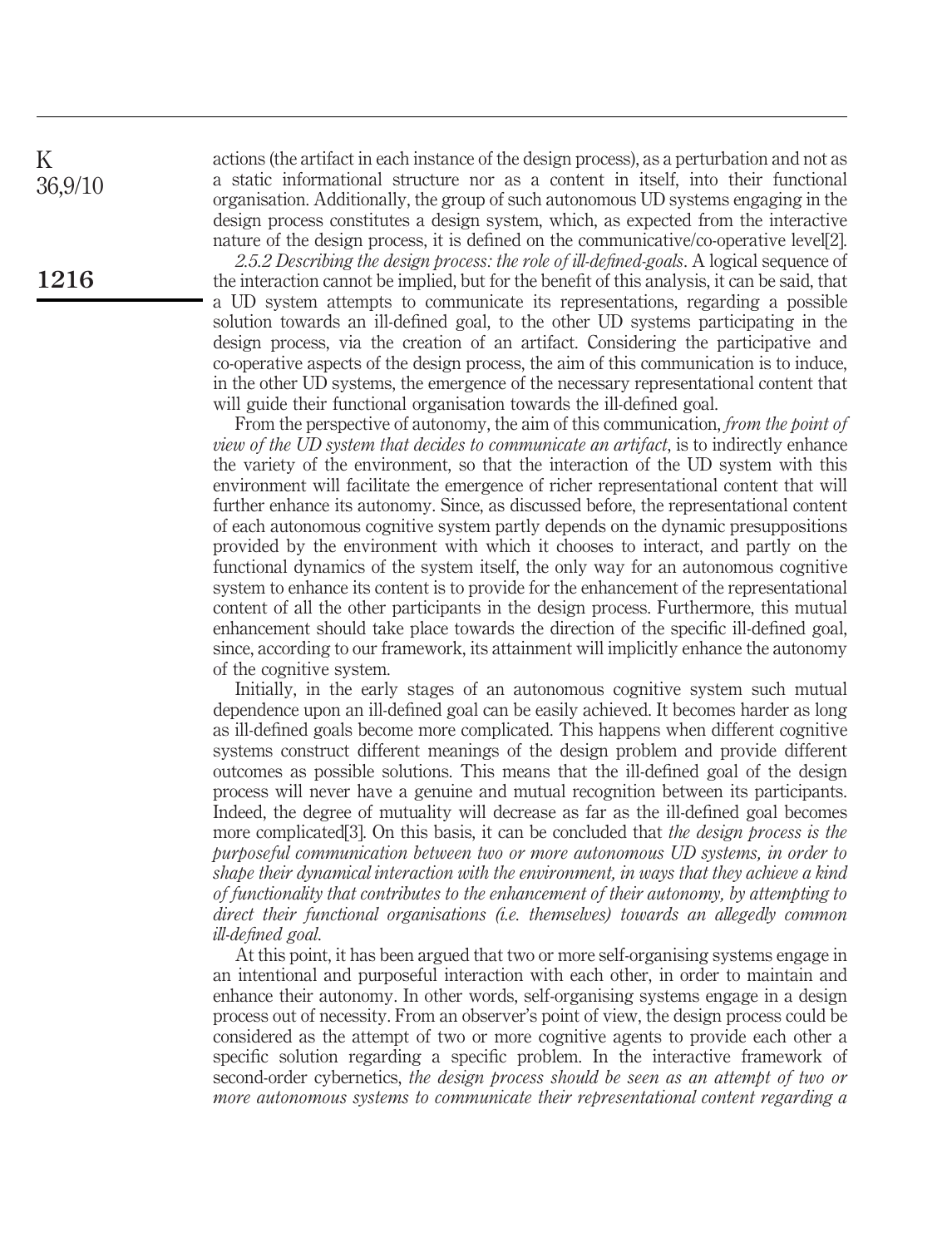possible solution to an ill-defined goal – which is internally and differently formulated by each autonomous system  $-$  in order to maintain and enhance their autonomy[4].

What needs to be clarified is the way this enhancement takes place in the face of complicated ill-defined goals and particularly, how the design process might acquire a greater directionality towards these goals, a case which will eventually contribute to the autonomy of the participants.

# 3. Anticipation and the design process

# 3.1 Anticipation and functionality

Anticipation relates the present action of a cognitive system with its future state. An anticipatory system has the ability to organise its functional state, in such a way that its current behavior will provide the ability to successfully interact with its environment in the future. An anticipatory system needs to be able to take into consideration the possible results of its actions in advance (that is, prior to its action), hence, anticipation is immediately related to the meaning of the representations of the autonomous cognitive system (Collier, 1999). In this way, anticipation is one of the most characteristic aspects of autonomous systems due to their need to shape their dynamic interaction with the environment so as to achieve future outcomes (goals of the system) that will enhance their autonomy. In the context of the autonomous systems discussed so far, these future outcomes should satisfy the demand for process and interaction closure of the system.

Process and interaction closure are evaluated on the basis of the functional outcomes of the autonomous system, therefore, anticipation is immediately related to functionality (Collier, 2000). Even the simplest function requires anticipation in order to be effective. As mentioned before, anticipation is goal-directed. As a matter of fact, anticipation almost always requires functionality, which is, by default, a goal-oriented process. In this perspective, anticipation guides the functionality of the system through its representational content.

In the model of the emergence of representations in the special case of autonomous self-organising systems presented above, the representational content emerges in system's anticipation of interactive capabilities (Bickhard, 2001). In other words, the interactive capabilities are constituted as anticipation and it is this anticipation that could be inappropriate and this is detectable by the system itself, since such anticipation is embedded in the functional context of a goal-directed system. This type of anticipation is very different from the one supported by the cognitivist models of representation, which are trying to find a mapping of the environment to their past decisions. Here, the activity is future-oriented and it can be inappropriate, if the chosen interactive strategy does not internally yield the desired results, or if the respective environment does not support the type of interaction that would lead to the anticipated internal outcome.

#### 3.2 Dynamic anticipation directing the design process

As stated before, the design process is open-ended and emerges out of ill-defined goals and purposes of its participants (the autonomous cognitive systems), while it also results in ill-defined outcomes with ill-defined consequences. The anticipatory content of each autonomous system engaging in the design process should be open for revision and evolution. Considering the dynamic and future-oriented type of anticipation

The role of autonomy in the design process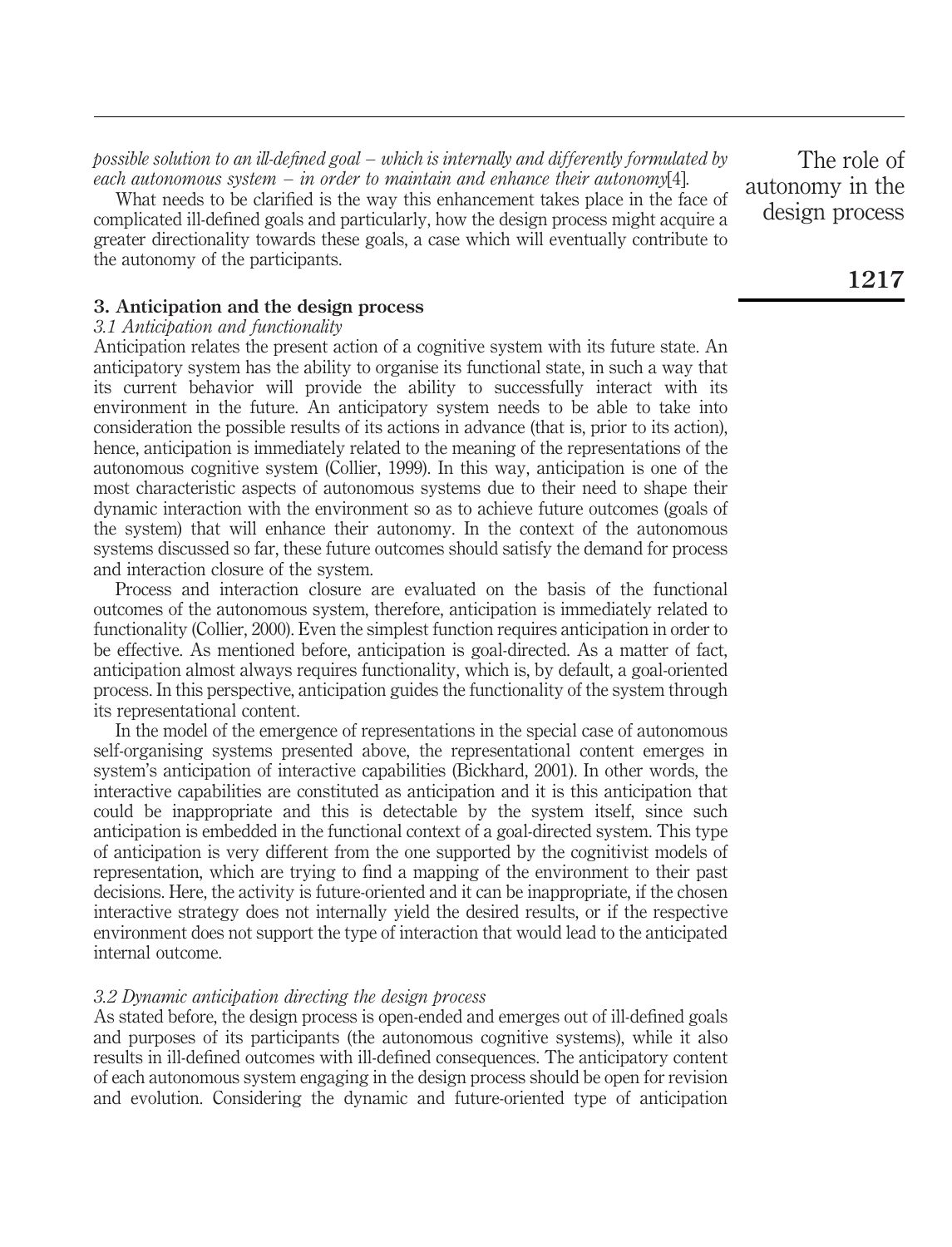K 36,9/10

1218

described above, it can be said that each UD system participating in a design process should have the capability for anticipative interaction with the environment, in order to achieve the closure conditions that will contribute to its autonomy.

As already said, the only way for an autonomous system to enhance its autonomy is by constructing even more adaptive representations towards its ill-defined goal. But this can only be achieved through the enhancement of its environment, that is, the emergence of new and more complex representations in the other UD systems, which belong into the same design system. If this is to happen towards the direction dictated by the otherwise subjectively formulated ill-defined goal, then the ability of each one UD system to anticipate the variety of the functional structures of all the other UD systems is crucial for the enhancement of the autonomy. Actually, the higher the degree of anticipation in each UD system, the higher its capacity to evaluate its interaction and the greater its ability to incorporate multiple possibilities in its performance, and also, the higher its capacity to consider the ill-defined consequences of the outcome of the design process, that is, the multiple ways in which each one of the other UD systems may choose to interact with the artifact.

In general, it can be said that the more the representational content of an autonomous system is evolved, the more dynamic its anticipative structures become (Collier, 1999; Bickhard, 2001). This has a positive effect in the anticipatory capacity of the autonomous system and in its capacity to evaluate its future interactions. The increase of the system's capacity for dynamic anticipation expands that what Christensen and Hooker (2000) call the anticipatory time window, which provides a certain degree of directionality (Christensen and Hooker, 2002) in the goal-directed interaction of the autonomous system. Overall, these capacities result in the emergence of new cognitive abilities for the autonomous system, thus, implicitly increasing its interactive autonomy.

Nevertheless, no matter how large the window of anticipatory interaction may be, all possibilities and selections regarding the outcomes and the ill-defined consequences of the design process cannot be inherent in the organisation of each UD system. A possible solution is that the UD system should evolve learning capabilities. This would provide the way to expand its dynamical anticipation capacity and its ability to evaluate a possible interaction. The UD system becomes less dependent and more sensitive regarding its contextual interactive capabilities. It increases its ability to better recognize its environment, evaluate conditions and better formulate its goal regarding the problem. This provides an infrastructure better suited to the UD system to define the design problem and anticipate the possibility of success in the emergent interactions between the other UD systems and the communicated artifact. Structural coupling is strengthened and the new and more adaptive representational content acquires a more prosperous field of emergence. Consequently, autonomy is increased.

However, it should be clear that not every external perturbation is useful for a dynamical anticipative interacting UD system. Only those contributing to the system's closure and therefore to the preservation of its autonomy would be selected for further exploitation. Since, in the proposed framework, closure is achieved at the level of differentiations and of the respective emergent representational content, it is concluded that autonomy cannot be statically identified, but as Collier (2000, 2002) suggests, it has a gradual nature.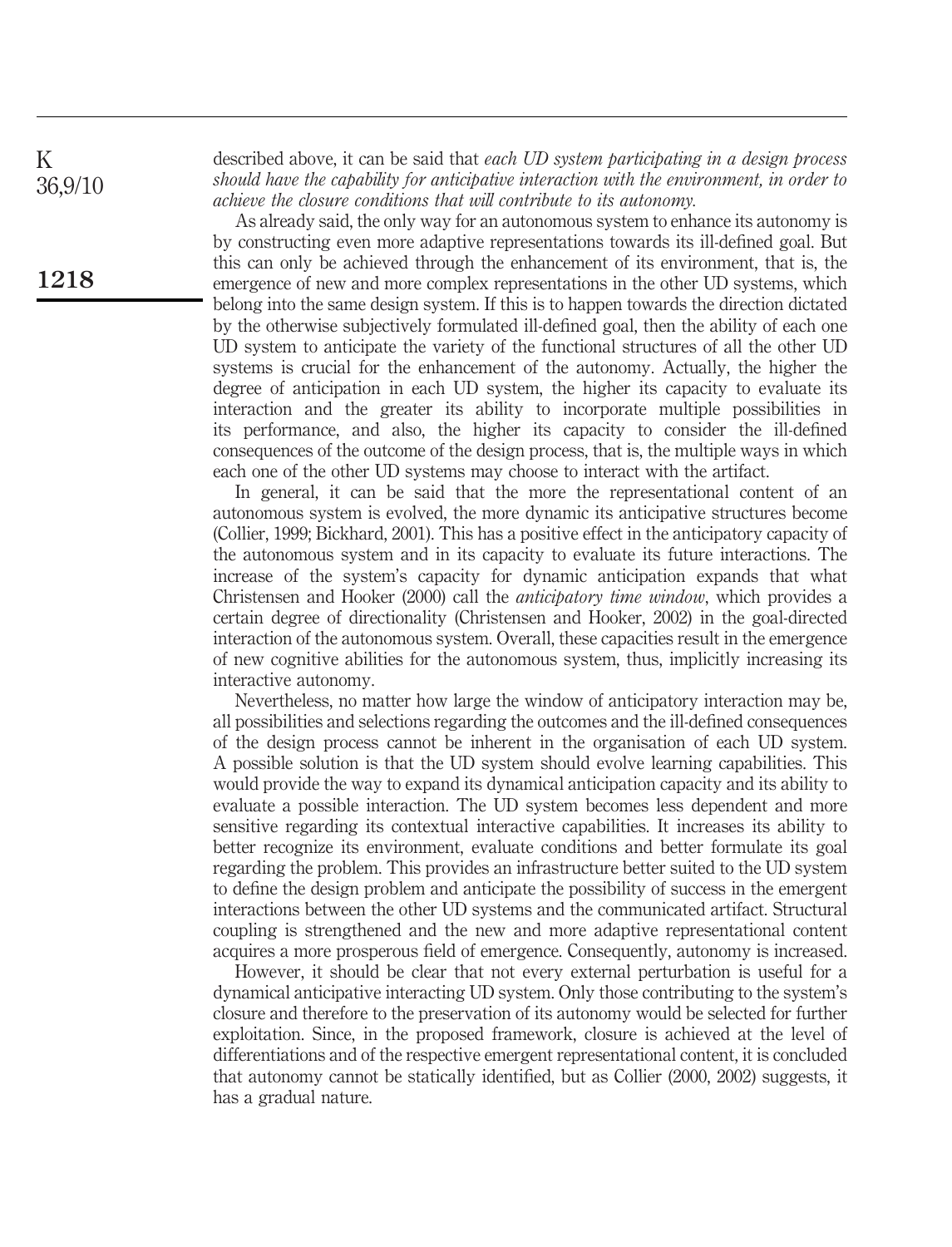Hence, autonomy should be considered as an anticipative and future-directed property and it is a vital asset being directly related to the variety with which the UD systems participating in the design process will internally create adaptive emergent representations towards their ill-defined goals. The artefacts are not objects any more, but interfaces functioning as triggers that drive the formation of new representational content. These interfaces between the UD systems should be seen as signals from one to the other that do not have a direct informational content in themselves. Rather, each UD system should exploit each artifact, as both a means of maintenance and the source of the enhancement of its own autonomy.

The consequence of this perspective is the paradigm shift from focusing on designing static things to focusing on designing the emergence of thoughts and of novel representational content. The interaction with an artifact results in a differentiated indication of the interactive capabilities of each UD system engaging in the design process. Taking this perspective, autonomy depends on the degree to which the communicated representational content of each UD system, through the artifact, generates to the other UD systems the proper indications of the potentialities of their interactive capabilities. In this way, the increase of autonomy is the result of a creative design process (Arnellos et al., 2007).

What should be noted at this point is that based on this perspective, the content of the design process is not the artifact itself. It is also not static, since it is the attempt to communicate the UD system's representational content to the other UD systems actively participating in the design process. Moreover, due to the capacity for directed interaction, all UD systems engage in a mutual dependence with each other, while they are trying to increase their anticipatory capacity, no matter the degree of mutual recognition of their ill-defined goals. In their attempt to create richer representational structures towards their ill-defined goals, they are continuously interacting with the artefacts and hence, they learn to anticipate, or as it is suggested by Bickhard (2001) they anticipate the necessity to acquire new anticipations. Furthermore, the progressively increasing capability of the UD system's anticipation creates, as well, an intentional capacity. This is not the same as the traditional notion of intentionality considered as the sum of all system's representations. Intentionality derives from the UD system's functional capability of anticipative and purposeful interaction, and aims at the enhancement of each UD system's autonomy.

### 4. Conclusions

The design process needs autonomous and interactive cognitive systems, while it is an ill-defined process with ill-defined and open-ended goals and consequences. It has been argued that the design process should be examined, analyzed and modeled in a framework of second-order cybernetics, as a cognitive system needs the respective embodiment in order to support the abovementioned characteristics and in order to be able to engage in a design process with its environment. In this case, the interaction of the cognitive system is guided by its self-organising functionality, which arises from its autonomy and it is directed towards the maintenance or/and the enhancement of this autonomy.

In a dynamic environment, an autonomous cognitive system with the ability to maintain its autonomy regarding its self-maintenance requires the internal generation of representational content that will drive its goal-oriented interactions.

The role of autonomy in the design process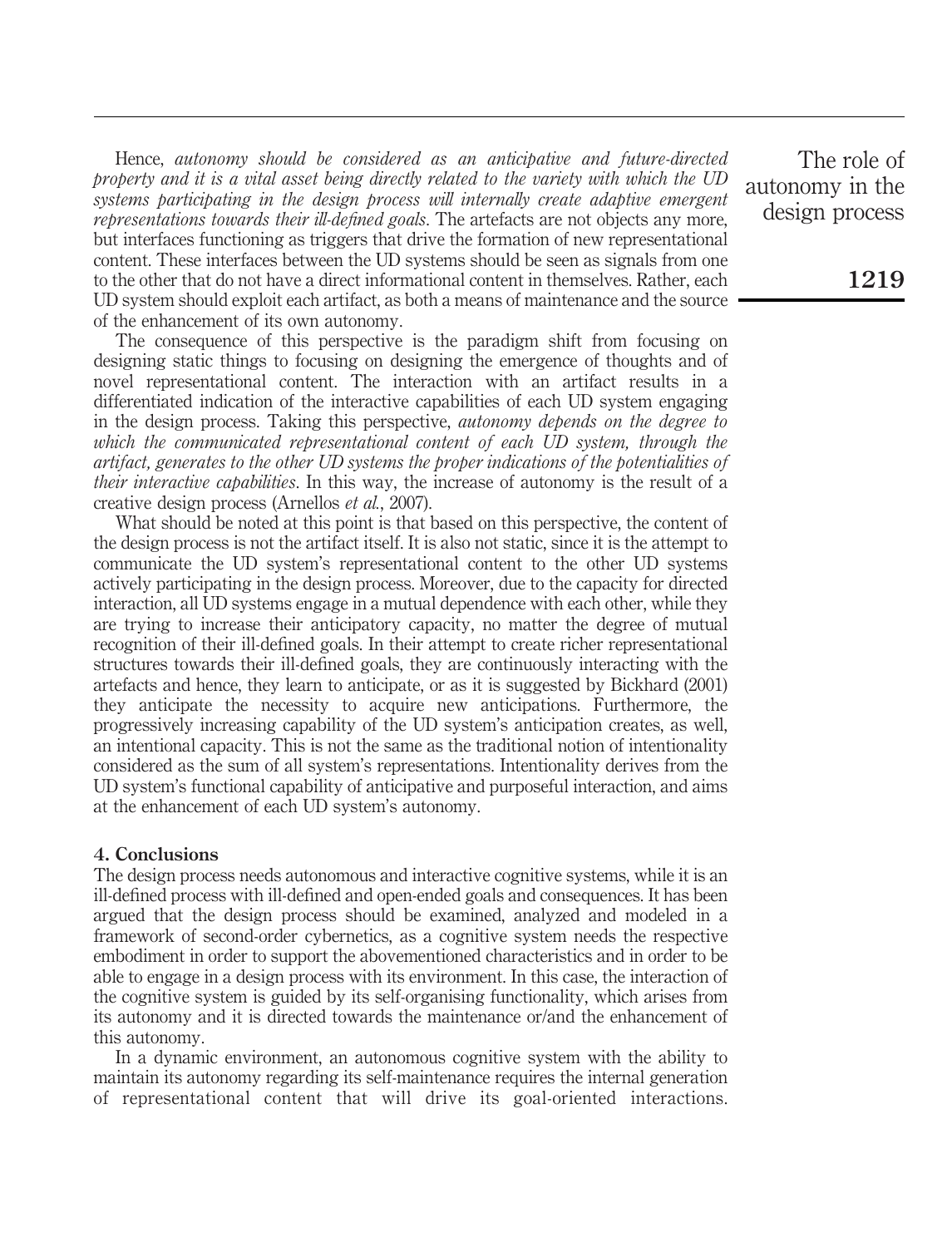The representational content emerges in the respective interactions and it depends upon the dynamic conditions of the environment and of the cognitive system itself. This content emerges in the form of anticipation that indicates the possibility of future interactions for the cognitive system and which result in the emergence of new functionality which in turn is directed towards new goals. The autonomous cognitive system will continue to interact with the environment towards these new goals, having as a primary aim the maintenance of its own autonomy.

The need for the enhancement of the autonomy makes each cognitive system engage in intentional and purposeful interactions with each other, aiming primarily at a common ill-defined goal. This is an interactive design process, which is conducted as a purposeful communication between two or more autonomous self-organising systems. These systems become user-designers and form a design system. Each user-design steps into this design system out of the necessity to maintain and enhance its autonomy.

Under the perspective of second-order cybernetics the design process is mutual, as in order for a user-designer system to be able to enhance its autonomy, it should first of all enhance the autonomy of its environment, that is, the autonomy of the other participants in the design process. This enhancement is goal-directed (hence, it is essentially a future-oriented process), but, each goal is differently and subjectively formulated in each autonomous cognitive system. This may provide some problems in terms of the directionality of the design process, that will immediately be reflected in the degree of enhancement of the autonomy of the respective cognitive systems.

These problems are smoothed out by the development of more elaborated anticipations which provide the autonomous system the capacity to evaluate its interaction and to anticipate its multiple possibilities. This provides a certain degree of directionality to each autonomous cognitive system participating in the design process, which brings each user-designer system closer to the ill-defined goal.

Finally, the capacity for directed interaction provides the capacity for learning, which prepares each user-designer to engage in more demanding and more complicated design processes. The prerequisites for learning is that the anticipatory content of the system should be open for revision, it should be able to be in error and this error should be internally detectable by the system itself. These properties are provided by a representational content that emerges in an autonomous system, which is cybernetically embodied, but it also has the ability to interact with the environment, in order to maintain its autonomy. Autonomy drives the design process and profits from it, when both the constructive and the interactive aspects of each participating cognitive system are considered.

#### Notes

- 1. See §2.5.1 for a clarification regarding the design process and the design system.
- 2. In the systems bibliography (Churchman, 1971; Ackoff, 1974, 1981; Banathy, 1989, 1996, 1998, 2000, etc.) the design process and consequently, the design system itself are directly defined at the social level. One can also talk about a cognitive system which comes forward to a design process and it is considered as a design system from the moment that it decides to engage in purposeful interactions with its environment (i.e. with other cognitive systems). However, from a systemic point of view, it seems to be more correct to consider as a design

1220

K 36,9/10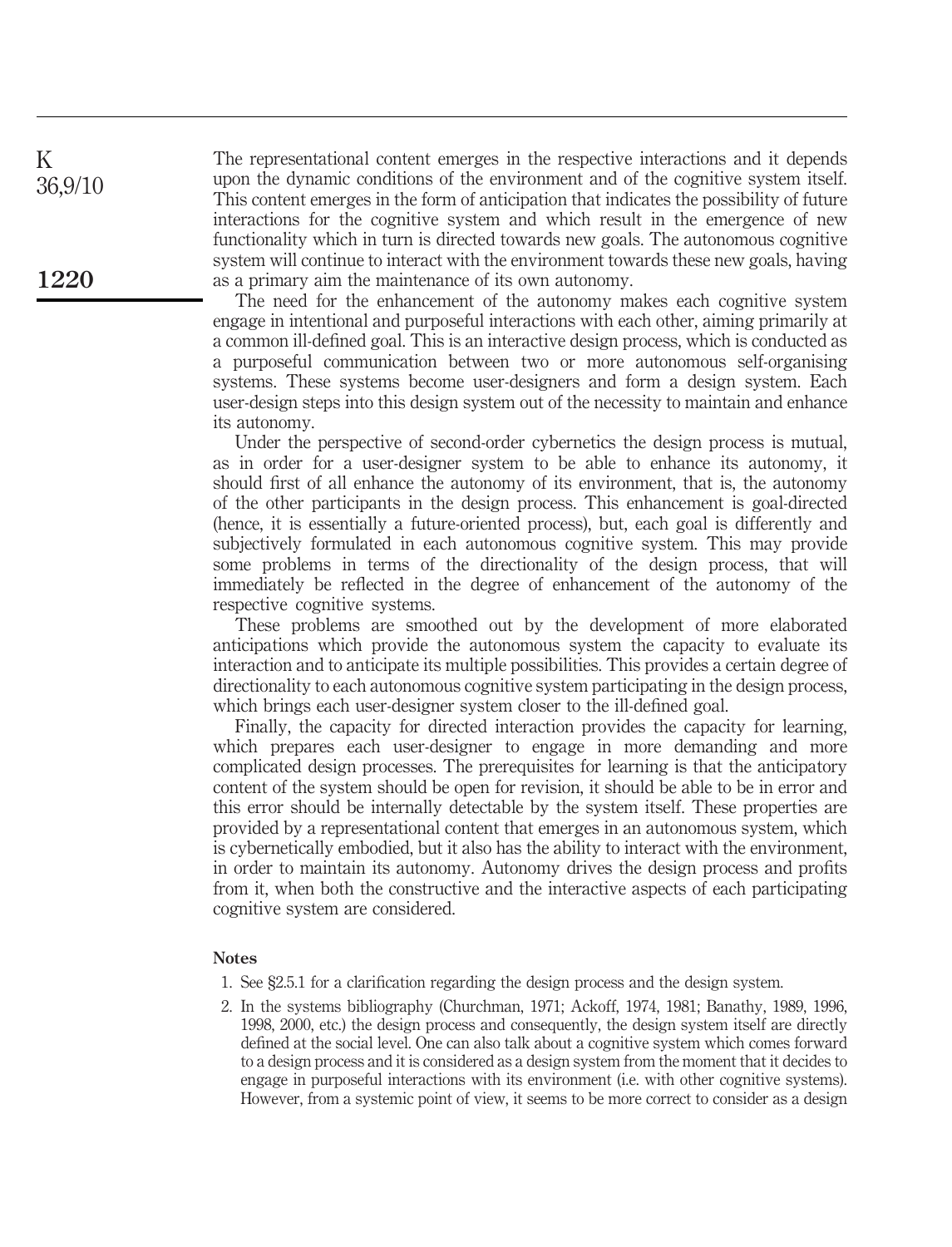system the set of all cognitive systems which are intentionally engaging in interactive design processes. In this view, and given that for the social scientists a cooperation is the co-action of two or more social actors, which is mediated by acts of communication, which in turn are mediated by acts of cognition by individual cognitive agents (Fuchs, 2003), the design system is solely defined at the social (cooperative) level and the design process acquires an interactive nature.

- 3. As a matter of fact, in the framework of second-order cybernetics there may be no goal at all (see for instance Glanville, 2004 for such a radical analysis). In the present paper, goals are considered as ill-defined and they are used in order to justify the directionality of the design process, through the intentionality of each autonomous cognitive system that belongs to the respective design system.
- 4. A reviewer has pointed out to us that the conclusion of this analysis is that design is living. We would like to point out that we fully agree with this remark, but the reason why this has not been stated that clearly so far is that we feel that a more detailed and in depth analysis is needed regarding the properties of the autonomous (living) systems that engage in a design process or the reader may be easily confused. However, we shall aim towards this direction in a future research, as we think that it is the most appropriate way for a naturalized account of the design process. The present paper aims at setting the basis for such an analysis and modelings.

## References

Ackoff, R.L. (1974), Redesigning the Future, Wiley, New York, NY.

- Ackoff, R.L. (1981), Creating the Corporate Future, Wiley, New York, NY.
- Arnellos, A., Spyrou, T. and Darzentas, J. (2007), "Exploring creativity in the design process: a systems-semiotic perspective", Cybernetics and Human Knowing, Vol. 14 No. 1, pp. 37-64.
- Banathy, B.H. (1989), "The design of evolutionary guidance systems", Systems Research, Vol. 6 No. 4, pp. 289-95.
- Banathy, B.H. (1996), Designing Social Systems in a Changing World, Plenum, New York, NY.
- Banathy, B.H. (1998), "Evolution guided by design: a systems perspective", Systems Research and Behavioral Science, Vol. 15, pp. 161-72.
- Banathy, B.H. (2000), Guided Societal Evolution: A Systems View, Kluwer Academic/Plenum, New York, NY.
- Bickhard, M.H. (1993), "Representational content in humans and machines", Journal of Experimental and Theoretical Artificial Intelligence, Vol. 5, pp. 285-333.
- Bickhard, M.H. (2000), "Autonomy, function, and representation", Communication and Cognition – Artificial Intelligence, Vol. 17 Nos 3/4, pp. 111-31.
- Bickhard, M.H. (2001), "Function, anticipation, representation", in Dubois, D.M. (Ed.), Computing Anticipatory Systems, CASYS 2000 – Fourth International Conference, American Institute of Physics, Melville, NY, pp. 459-69.
- Bickhard, M.H. and Terveen, L. (1995), Foundational Issues in Artificial Intelligence and Cognitive Science – Impasse and Solution, Elsevier Scientific, Amsterdam.
- Christensen, W.D. and Hooker, C.A. (2000), "Anticipation in autonomous systems: foundations for a theory of embodied agents", International Journal of Computing Anticipatory Systems, Vol. 5, pp. 135-54.

The role of autonomy in the design process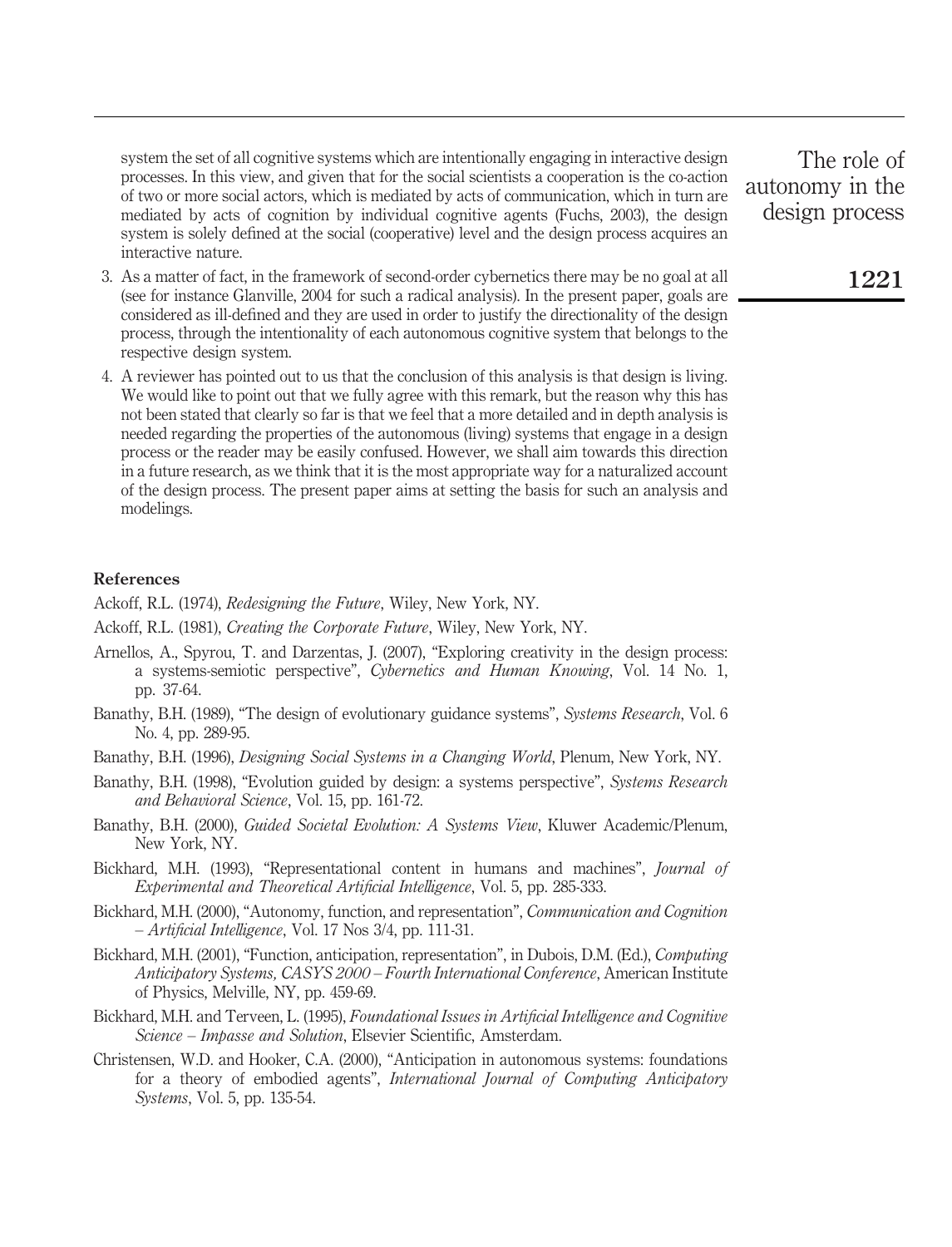| Κ<br>36,9/10<br>1222 | Christensen, W.D. and Hooker, C.A. (2002), "Self-directed agents", in MacIntosh, J. (Ed.),<br>Naturalism Evolution & Intentionality, Canadian Journal of Philosophy, Vol. 27, pp. 19-52,<br>Special Supplementary.                                                                                                                  |
|----------------------|-------------------------------------------------------------------------------------------------------------------------------------------------------------------------------------------------------------------------------------------------------------------------------------------------------------------------------------|
|                      | Churchman, C.W. (1971), The Design of Inquiring Systems: Basic Concepts of Systems and<br><i>Organization</i> , Basic Books, New York, NY.                                                                                                                                                                                          |
|                      | Clark, A. and Toribio, J. (1994), "Doing without representing?", <i>Synthese</i> , Vol. 101, pp. 401-31.                                                                                                                                                                                                                            |
|                      | Collier, J. (1999), "Autonomy in anticipatory systems: significance for functionality, intentionality<br>and meaning", in Dubois, D.M. (Ed.), Computing Anticipatory Systems, CASYS'98 -<br>Second International Conference, American Institute of Physics, Woodbury, New York, AIP<br>Conference Proceedings, Vol. 465, pp. 75-81. |
|                      | Collier, J. (2000), "Autonomy and process closure as the basis for functionality", in Chandler,<br>J.L.R. and van de Vijver, G. (Eds), Closure: Emergent Organizations and their Dynamics, of<br>the Annals of the New York Academy of Science, Vol. 901, pp. 280-91.                                                               |
|                      | Collier, J. (2002), "What is autonomy?", International Journal of Computing Anticipatory Systems,<br>Vol. 12, pp. 212-21.                                                                                                                                                                                                           |
|                      | Collier, J. and Muller, S. (1998), "The dynamical basis of emergence in natural hierarchies", in<br>Farre, G. and Oksala, T. (Eds), <i>Emergence, Complexity, Hierarchy and Organization</i> ,<br>Selected and Edited Papers from the ECHO III Conference, Acta Polytechnica Scandinavica,<br>MA91 (Finish Academy of Technology).  |
|                      | Fodor, J.A. (1975), The Language of Thought, Crowell, New York, NY.                                                                                                                                                                                                                                                                 |
|                      | Fodor, J.A. (1990), A Theory of Content, MIT Press, Cambridge, MA.                                                                                                                                                                                                                                                                  |
|                      | Friedman, K. (2003), "Theory construction in design research: criteria: approaches, and<br>methods", <i>Design Studies</i> , Vol. 24 No. 6, pp. 507-22.                                                                                                                                                                             |
|                      | Fuchs, C. (2003), "Co-operation and self-organisation", <i>tripleC</i> , Vol. 1 No. 1, pp. 1-52.                                                                                                                                                                                                                                    |
|                      | Glanville, R. (2001), "A (cybernetic) musing: constructing my cybernetic world", Cybernetics and<br><i>Human Knowing</i> , Vol. 8 Nos 1/2, pp. 141-50.                                                                                                                                                                              |
|                      | Glanville, R. (2004), "The purpose of second-order cybernetics", <i>Kybernetes</i> , Vol. 33 Nos 9/10,<br>pp. 1379-86.                                                                                                                                                                                                              |
|                      | Heylighen, A. and Bouwen, E.J. (1999), "Walking on a thin line – between passive knowledge and<br>active knowing of components and concepts in architectural design", Design Studies,<br>Vol. 20 No. 2, pp. 441-55.                                                                                                                 |
|                      | Jonas, W. (2001), "A scenario for design", <i>Design Issues</i> , Vol. 17 No. 2, pp. 64-80.                                                                                                                                                                                                                                         |
|                      | Kampis, G. (2002), "The natural history of agents", in Gulyás, L., Tatai, G. and Váncza, J. (Eds),<br>Agents Everywhere, Springer, Budapest, pp. 24-48.                                                                                                                                                                             |
|                      | Laszlo, K.C. (2001), "Learning, design, and action: creating the conditions for evolutionary<br>learning community", Systems Research and Behavioral Science, Vol. 18, pp. 379-91.                                                                                                                                                  |
|                      | Luhmann, N. (1995), "Why 'Systems Theory", Cybernetics & Human Knowing, Vol. 3 No. 2,<br>pp. 3-10.                                                                                                                                                                                                                                  |
|                      | Maturana, H.R. and Varela, F.J. (1980), Autopoiesis and Cognition: The Realization of the Living,<br>Reidel, Boston, MA.                                                                                                                                                                                                            |
|                      | Moreno, A., Umerez, J. and Ibanez, J. (1997), "Cognition and life. The autonomy of cognition",<br><i>Brain &amp; Cognition, Vol. 34 No. 1, pp. 107-29.</i>                                                                                                                                                                          |
|                      | Nadin, M. (2000), "Anticipation: a spooky computation", International Journal of Computing<br>Anticipatory Systems, Vol. 6, pp. 3-47.                                                                                                                                                                                               |
|                      | Newell, A. (1980), "Physical symbol systems", Cognitive Science, Vol. 4, pp. 135-83.                                                                                                                                                                                                                                                |
|                      |                                                                                                                                                                                                                                                                                                                                     |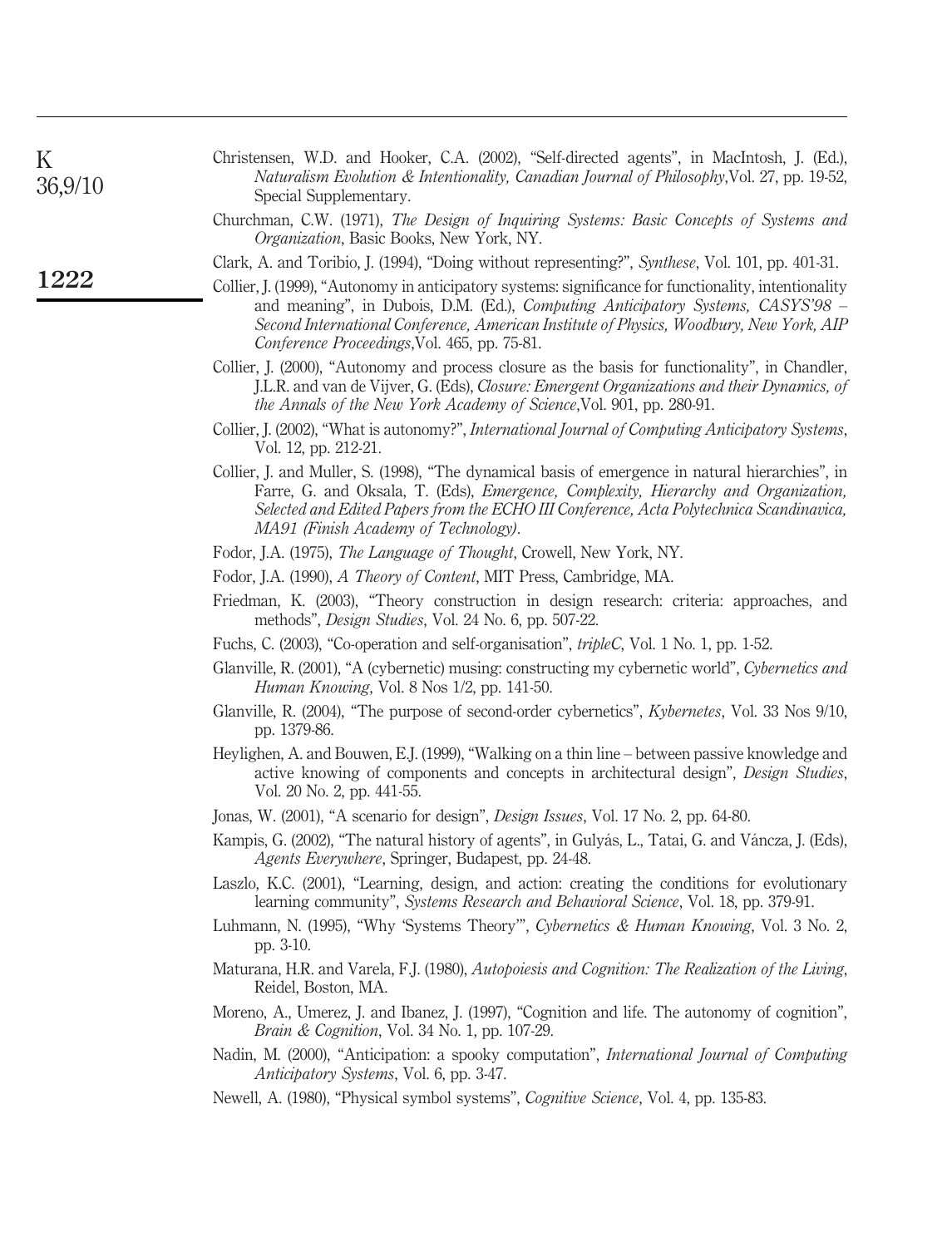Rocha, L.M. (1996), "Eigenbehavior and symbols", Systems Research, Vol. 13 No. 3, pp. 371-84.

- Ruiz-Mirazo, K. and Moreno, A. (2004), "Basic autonomy as a fundamental step in the synthesis of life", Artificial Life, Vol. 10, pp. 235-59.
- Simon, H.A. (1999), The Sciences of the Artificial, MIT Press, Cambridge, MA, (3rd rev. ed. 1996; Orig. ed. 1969; 2nd, rev. ed. 1981).
- von Foerster, H. (1960), "On self-organizing systems and their environments", pp. 1-19, reprinted in von Foerster H. (2003).
- von Foerster, H. (1969), "What is memory that it may hindsight and foresight as well?", in Bogoch, S. (Ed.), Proceedings of the Third International Conference: The Future of the Brain Sciences, New York, NY, pp. 19-64, reprinted in von Foerster, H., (2003), pp. 101-132.
- von Foerster, H. (1976), "Objects: tokens for (eigen-) behaviors", ASC Cybernetics Forum,Vol. 8, pp. 91-6, reprinted in: von Foerster, H., (2003), pp. 261-71 (Page numbers in the text refer to the reprint).
- von Foerster, H. (1981), Observing Systems, Intersystems Publications, Salinas, CA.
- von Foerster, H. (2003), Understanding Understanding. Essays on Cybernetics and Cognition, Springer-Verlag, New York, NY.
- von Glasersfeld, E. (1995), Radical Constructivism: A Way of Knowing and Learning, The Falmer Press, London.

#### About the authors

Argyris Arnellos holds a PhD from the University of the Aegean, Department of Product and Systems Design Engineering, a MSc in data communication systems from the Department of Electronic and Computer Engineering of Brunel University (UK) and a BSc in electronic engineering from the Department of Electronics of the Technological Educational Institution of Athens. His PhD thesis is entitled as "Exploring the Emergence of Meaning in Living Systems and in artificial environments" and it is an attempt to propose and establish a system-semiotic theoretical framework which is used for the modeling and analysis of the emergent meaning processes in the interactions at the biological, the cognitive and the social level. Since, 1998 he is a researcher in the Department of Product and Systems Design Engineering of the University of the Aegean, where he has been involved in a number of national and European research projects. He has published in scientific journals and participated in international and national conferences, in the areas of systems theory; 2nd-order cybernetics; semiotics; biosemiotics; design and design theory; information systems design; artificial intelligence; artificial life and human-computer interaction. Argyris Arnellos is the corresponding author and can be contacted at: arar@aegean.gr

Thomas Spyrou is an Assistant Professor in the Department of Product and Systems Design Engineering. His main interest is to research and to apply systems theories and approaches to real-world scenarios, especially in the case of information systems for human activity systems. He has over ten years of teaching experience in systems design, theories and methodologies of design, as well as various areas of human-computer interaction. He has been director or executive member of technical committees for the design of large-scale network and services infrastructures such as University of the Aegean network, Greek Secondary Educational network, Greek Universities network and Greek Research and Technology Network. He has served as part of the Ministry of the Aegean's Think Tank. He has directed and participated in a number of projects both funded nationally, and by the European Union. He has published in scientific journals and participated in conferences, in the areas of information systems design, holistic systems design, artificial intelligence, decision support systems, intelligent tutoring systems, simulation and security.

The role of autonomy in the design process